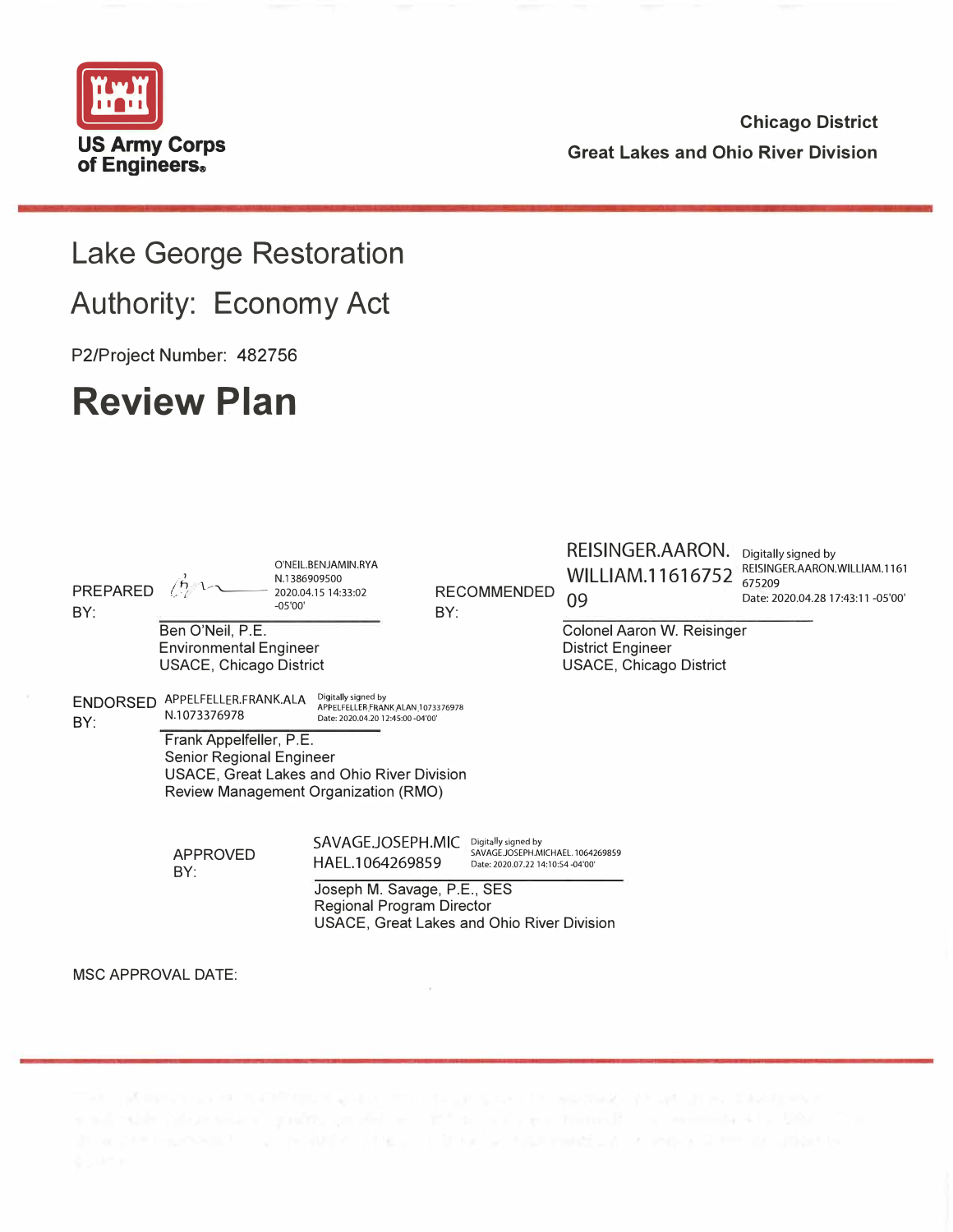#### **REVIEW PLAN ENGINEERING AND DESIGN PRODUCTS PROGRAMMATIC DREDGING (O&M) CHICAGO DISTRICT Version Date:** 30 September 2019

#### 1. PURPOSE AND REQUIREMENTS

- a. Purpose. This programmatic review plan defines levels and scopes of review required for the engineering and design (E&D) products for the Lake George Canal Restoration Project.
- b. References. This review plan is prepared per the regional business process QMS 08504 LRD (*QC/QA Procedures for Civil Works Engineering and Design Projects*) and latest versions of the guidance documents listed below.
	- (1) Engineering Regulation (ER) 415-1-11, Biddability, Constructability, Operability, Environmental and Sustainability (BCOES) Reviews
	- (2) ER 1110-1-12, Quality Management
	- (3) Engineering Circular (EC) 1165-2-217, Civil Works Review Policy
- c. Requirements. The design and construction activities and documents for the Lake George Canal Restoration project are required to be reviewed by independent technical experts in accordance with ER 1110-1-12 and EC 1165-2-217. Review requirements may include district quality control/assurance (DQC), agency technical review (ATR) and independent external peer (IEPR) review as indicated below.
- 2. REVIEW MANAGEMENT ORGANIZATION (RMO)

The RMO for this project is the Great Lakes and Ohio River Division. The RMO has provided the District with an email stating concurrence with this review plan.

#### 3. PROJECT SCOPE AND PRODUCTS

a. Project Description and Scope of Work. The Lake George Canal Restoration project is an environmental remediation and restoration project located in East Chicago, Indiana. It is a Preconstruction Engineering and Design (PED) phase developed by the Chicago District on behalf of the U.S. Environmental Engineering under the Economy Act. The goal of the project is to remediate and restore impacted sediments of the Lake George Canal in order to delist the sites from the Grand Calumet Area of Concern. The project will consist of three primary components: (i) dredging and disposal of impacted sediment within the Lake George Canal East section, (ii) insitu capping of impacted sediments in the Lake George Canal Middle section (iii) aquatic and upland ecosystem restoration, and (iv) installation of oil-sheen control matting along approximately 300-ft of the banks.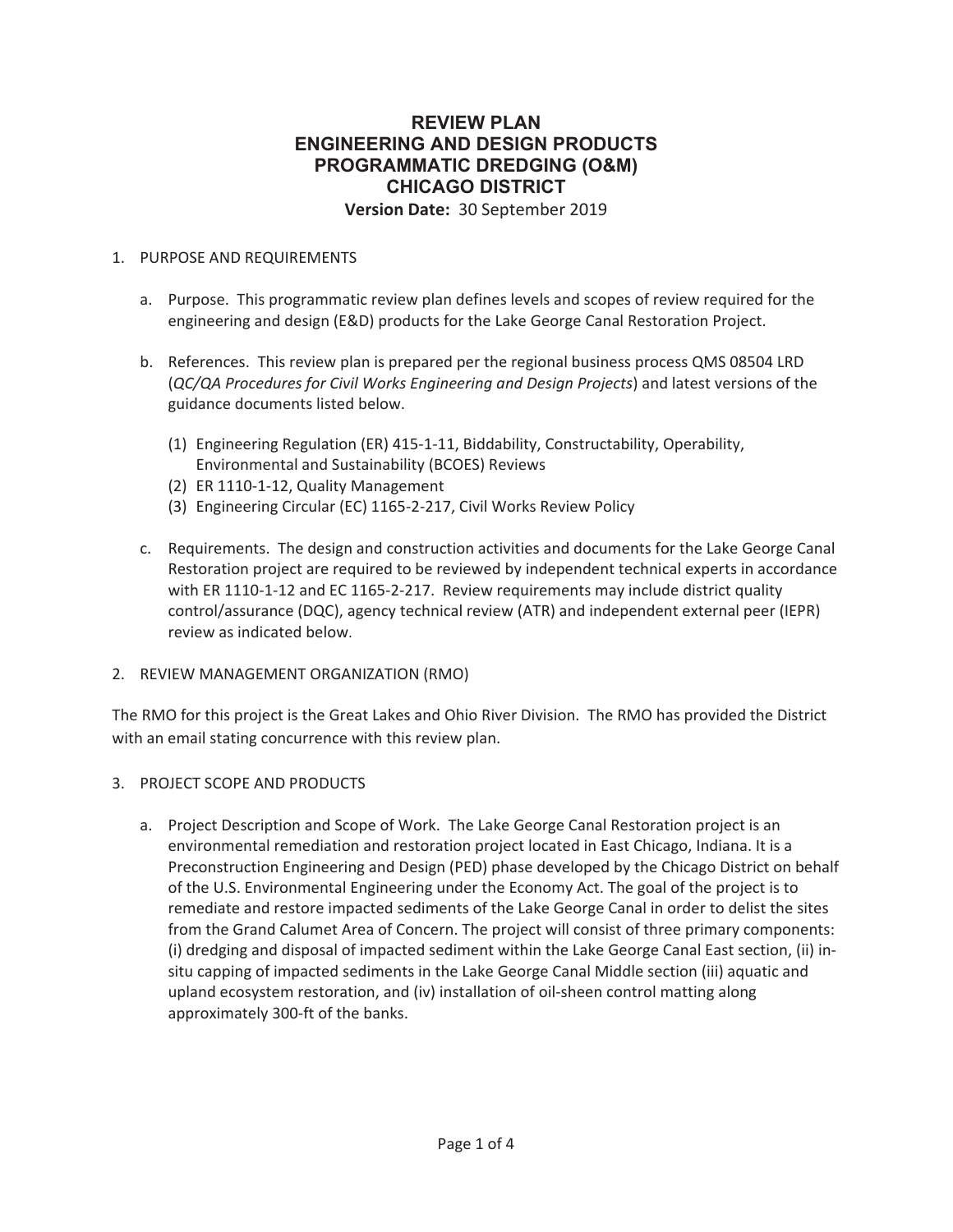| Table 1. Project Summary                |                                                                                                                                                                                                                                                                                                                                       |  |  |  |
|-----------------------------------------|---------------------------------------------------------------------------------------------------------------------------------------------------------------------------------------------------------------------------------------------------------------------------------------------------------------------------------------|--|--|--|
| Project Type:                           | Civil Works, Economy Act                                                                                                                                                                                                                                                                                                              |  |  |  |
| Locations:                              | East Chicago, IN                                                                                                                                                                                                                                                                                                                      |  |  |  |
| Purpose/Function:                       | Environmental Restoration of the Lake George Canal portion<br>of the Grand Calumet Area of Concern. The project provides<br>Plans and Specifications to the USEPA under the Economy<br>Act for environmental dredging of potentially contaminated<br>sediments, and in-situ containment/isolation of sediment to<br>be left in-place. |  |  |  |
| Key Physical Components:                | Sediment dredging and disposal, capping.                                                                                                                                                                                                                                                                                              |  |  |  |
| <b>Estimated Construction Cost:</b>     | \$20M (FS level estimate)                                                                                                                                                                                                                                                                                                             |  |  |  |
| <b>E&amp;D Product Method Delivery:</b> | In-House Design                                                                                                                                                                                                                                                                                                                       |  |  |  |
| <b>Construction Delivery Method:</b>    | Low Cost / Technically Acceptable RFP                                                                                                                                                                                                                                                                                                 |  |  |  |

- b. Engineering and Design Products. The engineering and design products to be prepared and reviewed include the following:
	- (1) Plans and Specifications (P&S)
	- (2) Design Documentation Report / Design Analysis
	- (3) Engineering Considerations and Instructions for Field Personnel
- c. Required Quality Reviews.
	- (1) District Quality Control (DQC): DQC procedures will be performed for all E&D products following local business processes.
	- (2) Agency Technical Review (ATR): The District Chief of Engineering has determined based on Tables 3 and 4 of QMS 08504 LRD that ATR *is* required.
	- (3) Type II Independent External Peer Review (IEPR), Safety Assurance Review (SAR): The District Chief of Engineering has determined that the project *does not* pose significant life safety risks and a Type II IEPR (SAR) *is not* required.
- d. Technical Risk Analysis and Review Charge: ATR *is* required and a review charge will be prepared and issued to each review team. According to paragraph 7.4 d and Table 4 of QMS 08504 LRD, the reviews will focus on the following primary project complexities and risks:
	- (1) *The ATR team will focus on the engineered cap and bank design to ensure technical adequacy, stability, environmental protection, and practicality.*
	- (2) *The ATR team will also consider the construction sequence challenges of work being accomplished by others in the project area.*
- 4. PROJECT DELIVERY TEAM (PDT)

The project delivery team members are listed in Attachment A.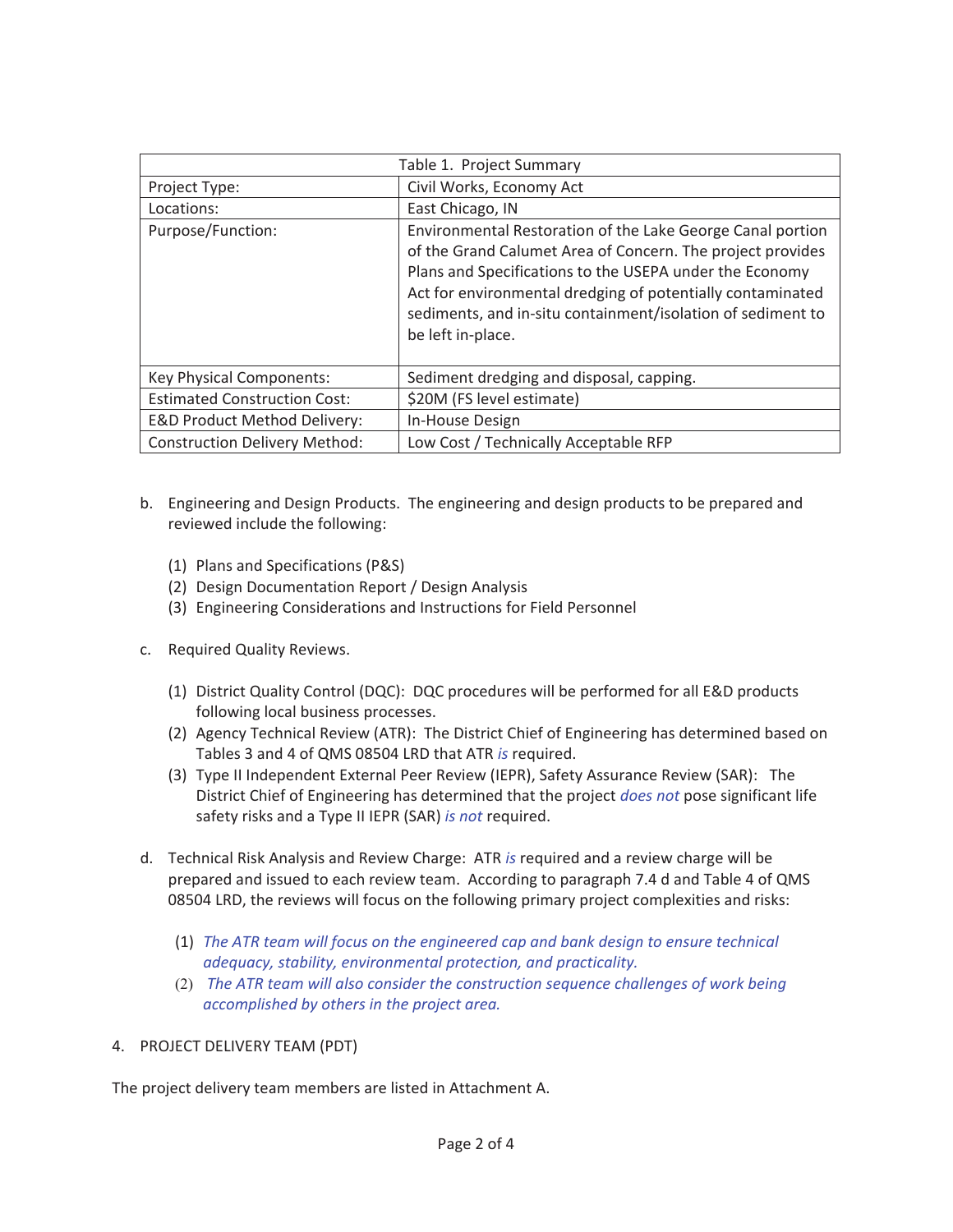#### 5. REVIEW EXECUTION

District quality control (DQC) will be performed per Chapter 3 of ER 1110-1-12 and Section 8 of EC 1165- 2-217. ATR shall be performed in accordance with Section 9 of EC 1165-2-217. Based on the review charge in paragraph 3.d, the technical discipline(s) and expertise required for the ATR are shown in Table 1. ATR reviewers are listed Attachment 1. Type II IEPR (SAR), if required, will be executed in accordance with procedures in Appendix E of EC 1165-2-217 and as directed by the RMO.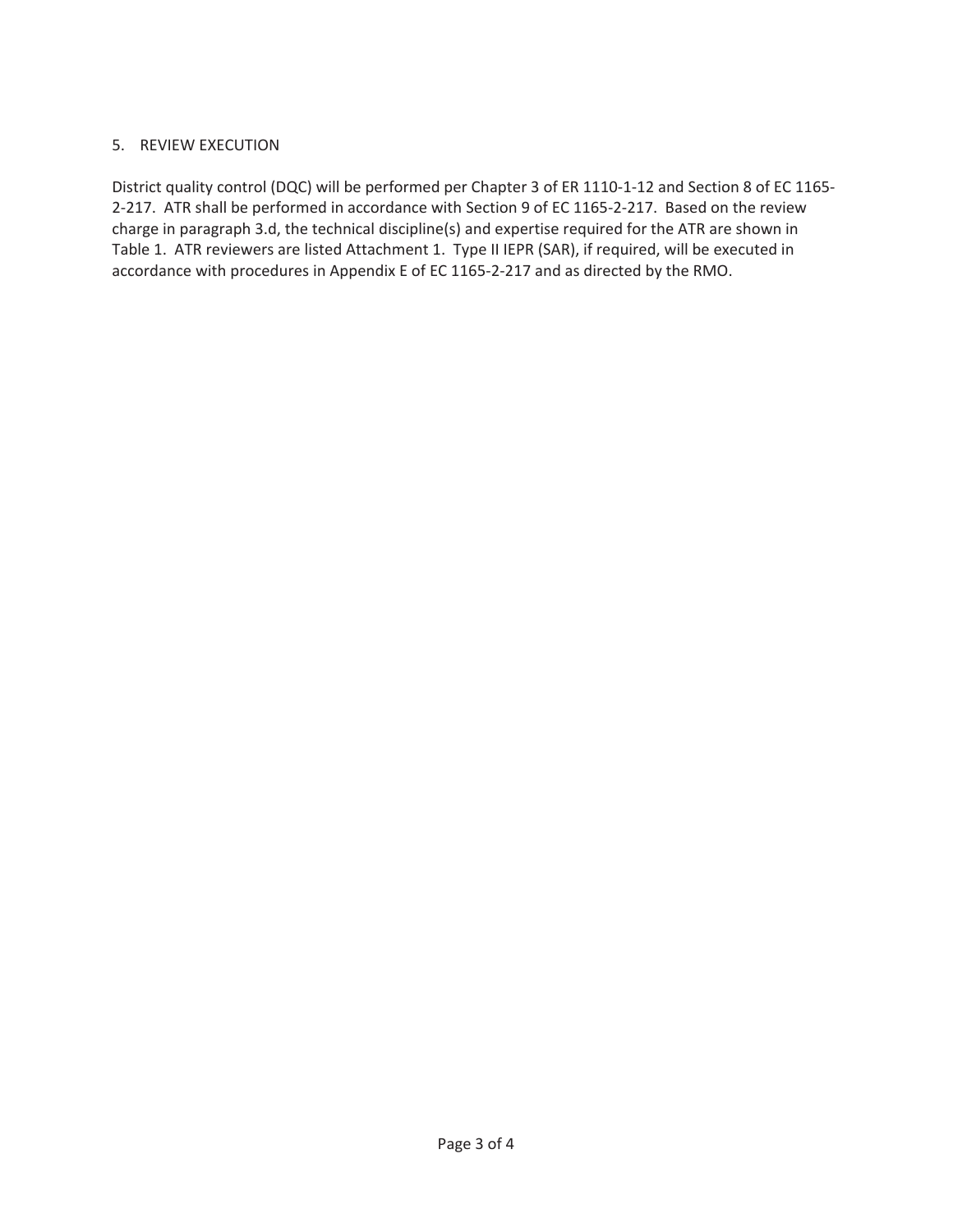#### 6. REVIEW SCHEDULE AND BUDGET

The schedule and budgets for reviews are shown in Table 2. Note that review dates are tentative, and dependent on other phases of work which are being conducted by other entities. Review dates must be updated if the work by others slips, or if the scope changes.

| Table 2. Review Schedule and Budgets |                    |                     |                      |  |  |  |
|--------------------------------------|--------------------|---------------------|----------------------|--|--|--|
| Review                               | <b>Start Date</b>  | <b>Finish Date</b>  | Budget $(5)$         |  |  |  |
| 30% Design DQC / BCOES               | June 1, 2020       | 1 week after start  | \$5,000/occurrence   |  |  |  |
| 60% BCOES / ATR / DQC                | July 15, 2020      | 2 weeks after start | \$5,000/occurrence   |  |  |  |
| 90% BCOES / ATR / DQC                | September 15, 2020 | 4 weeks after start | \$10,000/occurrence  |  |  |  |
| 100% Backcheck                       | October 27, 2020   | 1 week after start  | \$2,000 / occurrence |  |  |  |

#### 7. REVIEW PLAN POINTS OF CONTACT

Questions and comments relating to this review plan can be directed to the following points of contact:

- a. District Project Leaders.
	- (1) Project Manager: Natalie Mills, CELRC-PMD-JS, (312) 846-5561, Natalie.R.Mills@usace.army.mil
	- (2) Chief of Design Branch: John Groboski, CELRC-TSD-DC, (312) 846-5417, John.A.Groboski@usace.army.mil
- b. Review Management Organization (RMO) Representative: Frank Appelfeller, RMO, 513-684- 6200, Frank.A.Appelfeller@usace.army.mil
- 8. DISTRICT

Technical Risk Analysis has been completed for this project and the required quality reviews have been determined.

#### GROBOSKI.JOHN.A.JR.124 9715510

RECOMMEND FOR APPROVAL: John A. Groboski, P.E.

Chief, Design Branch

SORN.LINDA. SORN.LINDA.M.123 M.1230357869 Date: 2020.04.16 16:28:37 SORN.LINDA.M.1230357869 -05'00'

Chief, Technical Services Division

DISTRICT APPROVAL: Linda M. Sorn, P.E.